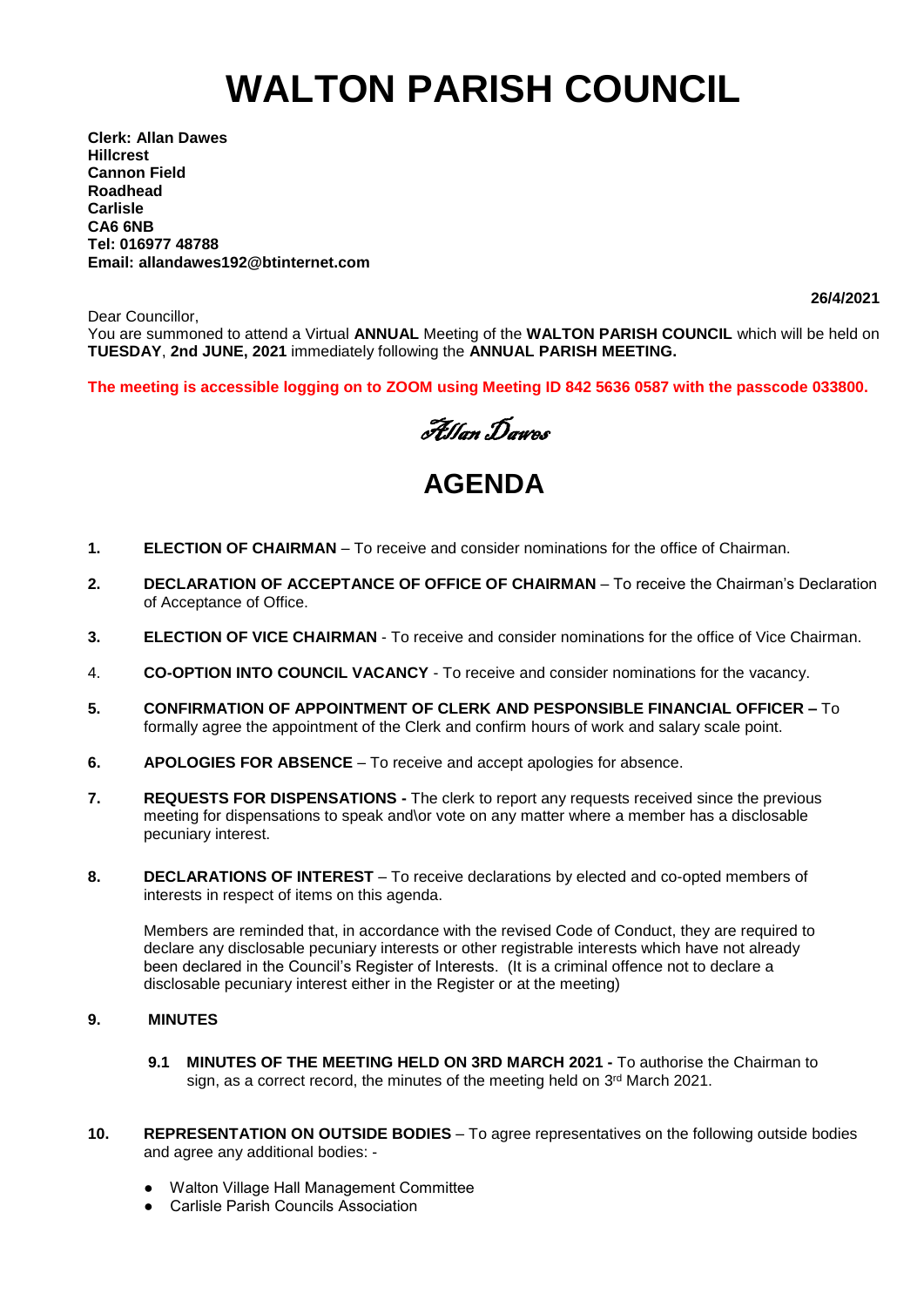- Brampton and Beyond Community Trust
- **11. STANDING ORDERS AND FINANCIAL REGULATIONS** To review and adopt standing orders and financial regulations. [Available on the Web-site]
- **12. SUBSCRIPTIONS** To review the Parish council's subscriptions
	- **12.1 CALC** To consider an invitation to renew the CALC annual subscription for 2021/22, £127.34
	- **12.2 SLCC – (Society of Local Council Clerks)** to consider application for membership 2021/2022 £85
- **13. POLICY REVIEW –** To review and/or adopt the following core policies available on the Web-site
	- **13.1 COMPLAINTS PROCEDURE**
	- **13.2 PUBLICATION SCHEME/FREEDOM OF INFORMATION POLICY**
	- **13.3 MEDIA AND PRESS POLICY**
	- **13.4 HEALTH AND SAFETY POLICY**
	- **13.5 EQUALITY AND DIVERSITY POLICY**
	- **13.6 EQUAL OPPORTUNITIES POLICY**
	- **13.7 DOCUMENT RETENTION POLICY**
	- **13.8 FRAUD/CORRUPTION DETECTION & PREVENTION POLICY**
	- **13.9 FILMING POLICY**
- **14. MEETING CALENDAR –** To consider and agree dates of future meetings.
	- 6 th July 2021 7 th September 2021 2 nd November 2021 4 th January 2022 1 st March 2022 3 rd May 2022
- **15. PUBLIC PARTICIPATION -** To receive comments and representations from members of the public in relation to any item on the Agenda. (*Members of the public are permitted to speak on any Agenda item for up to 15 minutes. Members of the public are not permitted to speak at any other time during the meeting unless invited to do so by the Chairman*).
	- **15.1 REPORTS –** To receive reports, if applicable, from City and County Councillors.
- **16. REPRESENTATIVES' REPORTS** To receive reports by representatives on Outside Bodies.
- **17. TOWN AND COUNTRY PLANNING APPLICATIONS –** To be considered
- **18. FINANCIAL MATTERS**
	- **18.1 INTERNAL AUDITOR – To ratify the appointment of the internal auditor Georgina Airey.**
	- **18.2 EXPENDITURE TO APPROVE** –